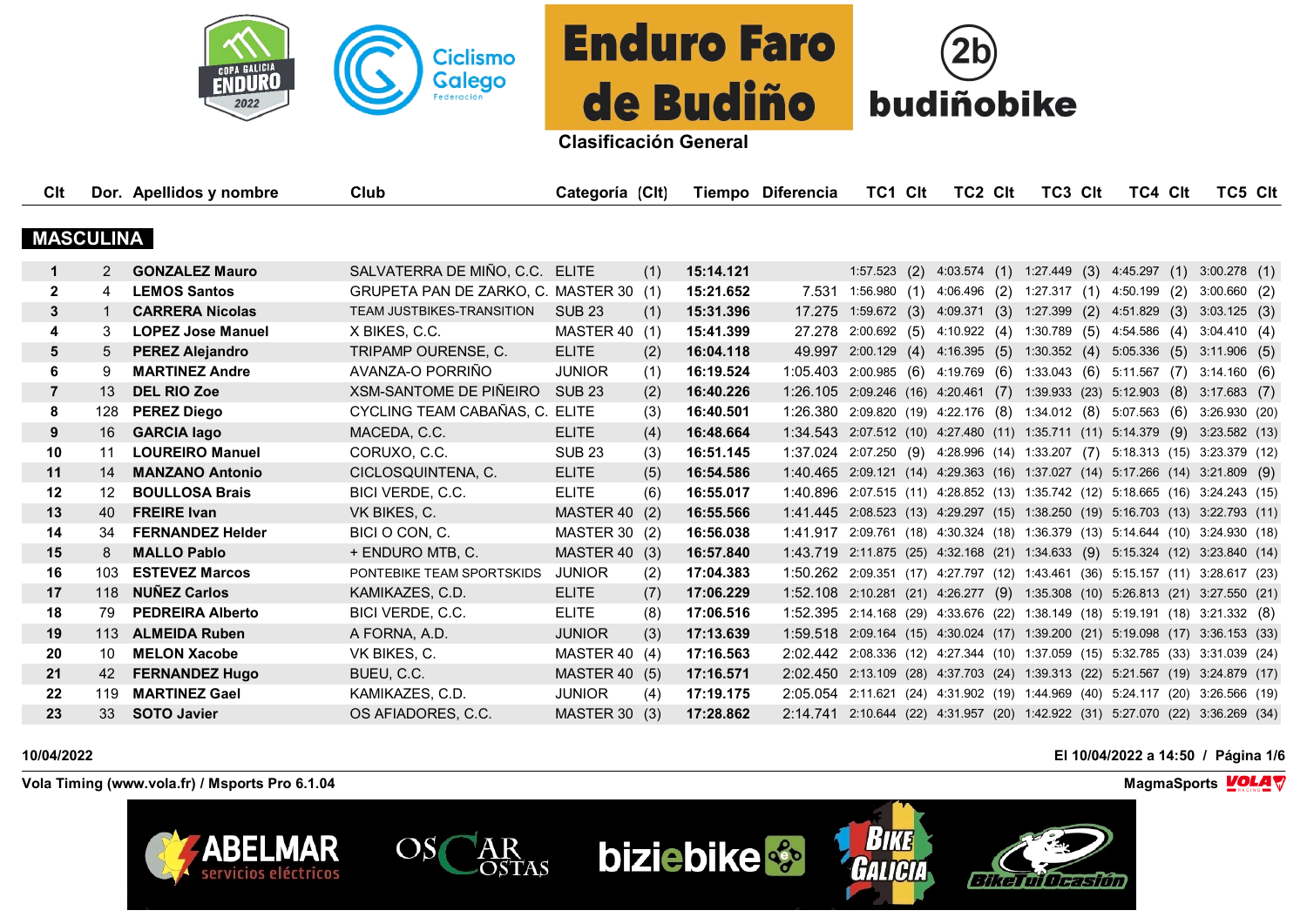



| Clt             |                 | Dor. Apellidos y nombre       | Club                           | Categoría (Clt)       |      |           | Tiempo Diferencia                                                               | TC1 CIt | TC2 CIt | TC3 CIt | TC4 Clt | TC5 Clt                                                               |  |
|-----------------|-----------------|-------------------------------|--------------------------------|-----------------------|------|-----------|---------------------------------------------------------------------------------|---------|---------|---------|---------|-----------------------------------------------------------------------|--|
| 24              | 44              | <b>MISA Jose</b>              | RAPOSO FR, C.C.                | <b>MASTER 40 (6)</b>  |      | 17:37.086 | 2:22.965 2:12.789 (27) 4:38.938 (26) 1:41.574 (27) 5:29.359 (26) 3:34.426 (28)  |         |         |         |         |                                                                       |  |
| 25              | 41              | <b>ARAUJO Marcos</b>          | MR BIKES, C.                   | <b>MASTER 40 (7)</b>  |      | 17:39.928 | 2:25.807                                                                        |         |         |         |         | 2:12.570 (26) 4:44.313 (31) 1:39.954 (24) 5:30.571 (29) 3:32.520 (25) |  |
| 26              | 25              | <b>FERNANDEZ Xoan</b>         | DH GALICIA, C.                 | <b>JUNIOR</b>         | (5)  | 17:44.375 | 2:30.254                                                                        |         |         |         |         | 2:27.375 (76) 4:37.379 (23) 1:37.301 (16) 5:29.043 (25) 3:33.277 (27) |  |
| 27              | 99              | <b>GALLEGO Adolfo Jose</b>    | SINGLETRACK OUTDOOR SPORTS, C. | MASTER 50-60 (1)      |      | 17:48.433 | 2:34.312                                                                        |         |         |         |         | 2:15.891 (32) 4:43.992 (30) 1:43.425 (35) 5:31.871 (32) 3:33.254 (26) |  |
| 28              | 69              | <b>PAULO Carlos</b>           | <b>INDEPENDIENTE</b>           | <b>MASTER 40 (8)</b>  |      | 17:48.456 | 2:34.335 2:19.562 (40) 4:41.492 (28) 1:42.148 (29) 5:27.652 (23) 3:37.602 (36)  |         |         |         |         |                                                                       |  |
| 29              | 49              | <b>TABOAS Carlos Jose</b>     | QUEBICI-MARCISPORT, C.         | MASTER 50-60 (2)      |      | 17:50.715 | 2:36.594 2:17.941 (35) 4:44.504 (32) 1:45.821 (43) 5:27.855 (24) 3:34.594 (29)  |         |         |         |         |                                                                       |  |
| 30              | 64              | <b>TOBIO Miquel</b>           | <b>BTT CASTROBIKES, C.</b>     | <b>MASTER 30 (4)</b>  |      | 17:57.898 | 2:43.777                                                                        |         |         |         |         | 2:19.278 (38) 4:47.082 (40) 1:42.703 (30) 5:34.070 (34) 3:34.765 (31) |  |
| 31              | 116             | <b>DOMINGUEZ Ivan</b>         | A FORNA, A.D.                  | <b>MASTER 30 (5)</b>  |      | 18:01.025 | 2:46.904                                                                        |         |         |         |         | 2:17.957 (36) 4:46.535 (37) 1:46.321 (46) 5:35.559 (37) 3:34.653 (30) |  |
| 32 <sub>2</sub> | 43              | <b>VILAS BOAS Vitor Bruno</b> | X BIKES, C.C.                  | <b>MASTER 40 (9)</b>  |      | 18:03.520 | 2:49.399                                                                        |         |         |         |         | 2:20.797 (46) 4:45.895 (34) 1:46.992 (50) 5:29.410 (27) 3:40.426 (39) |  |
| 33              | 80              | <b>LORENZO Esteban</b>        | BICI VERDE, C.C.               | MASTER 40 (10)        |      | 18:04.805 | 2:50.684 2:21.289 (48) 4:49.242 (43) 1:44.445 (38) 5:31.024 (30) 3:38.805 (37)  |         |         |         |         |                                                                       |  |
| 34              | 32 <sup>2</sup> | <b>LEITE Lucas</b>            | <b>INDEPENDIENTE</b>           | <b>JUNIOR</b>         | (6)  | 18:09.290 | 2:55.169 2:19.770 (43) 4:45.176 (33) 1:38.953 (20) 5:38.801 (39) 3:46.590 (55)  |         |         |         |         |                                                                       |  |
| 35              | 35              | <b>ALVAREZ Jonatan</b>        | <b>MONTEFERRO BIKE CLUB</b>    | <b>MASTER 30 (6)</b>  |      | 18:09.433 | 2:55.312 2:53.488 (112) 4:38.941 (27) 1:37.570 (17) 5:31.344 (31) 3:28.090 (22) |         |         |         |         |                                                                       |  |
| 36              | 109             | <b>MARTINEZ lago</b>          | PONTEBIKE TEAM SPORTSKIDS      | MASTER 30 (7)         |      | 18:11.406 | 2:57.285 2:19.727 (42) 4:45.930 (35) 1:40.808 (26) 5:34.234 (35) 3:50.707 (64)  |         |         |         |         |                                                                       |  |
| 37              | 36              | <b>SEOANE Jonathan</b>        | + ENDURO MTB, C.               | MASTER 30 (8)         |      | 18:16.061 | 3:01.940 2:17.269 (34) 4:52.305 (47) 1:43.230 (33) 5:39.988 (41) 3:43.269 (45)  |         |         |         |         |                                                                       |  |
| 38              | 105             | <b>COSTAS Oscar</b>           | PONTEBIKE TEAM SPORTSKIDS      | <b>ELITE</b>          | (9)  | 18:18.723 | 3:04.602 2:19.863 (44) 4:46.508 (36) 1:46.227 (45) 5:48.922 (53) 3:37.203 (35)  |         |         |         |         |                                                                       |  |
| 39              | 77              | <b>VALDERRAMA Victor</b>      | IN SITU. C.C.                  | MASTER 40 (11)        |      | 18:21.875 | 3:07.754 2:18.027 (37) 4:52.672 (50) 1:47.547 (54) 5:42.036 (43) 3:41.593 (41)  |         |         |         |         |                                                                       |  |
| 40              | 72              | <b>BOENTE Fernando</b>        | MASTER DA LOURIÑA. C.          | <b>MASTER 40 (12)</b> |      | 18:22.769 | 3:08.648 2:19.586 (41) 4:51.648 (45) 1:45.446 (42) 5:44.496 (47) 3:41.593 (41)  |         |         |         |         |                                                                       |  |
| 41              | 45              | <b>LOPEZ Pablo</b>            | MOTO BIKE, P.C.                | <b>MASTER 40 (13)</b> |      | 18:26.918 | 3:12.797                                                                        |         |         |         |         | 2:16.117 (33) 5:14.789 (91) 1:45.164 (41) 5:34.918 (36) 3:35.930 (32) |  |
| 42              | <b>20</b>       | <b>RODRIGUEZ Santiago</b>     | AVANZA-O PORRIÑO               | <b>ELITE</b>          | (10) | 18:28.871 | 3:14.750                                                                        |         |         |         |         | 2:19.313 (39) 4:49.992 (44) 1:40.601 (25) 5:39.063 (40) 3:59.902 (82) |  |
| 43              | 112             | <b>GANDARA Raul</b>           | A FORNA, A.D.                  | <b>JUNIOR</b>         | (7)  | 18:31.547 | 3:17.426 2:21.687 (50) 4:46.933 (38) 1:43.364 (34) 5:46.809 (51) 3:52.754 (66)  |         |         |         |         |                                                                       |  |
| 44              | 81              | <b>ACEVEDO Javier</b>         | BICI VERDE, C.C.               | <b>MASTER 30 (9)</b>  |      | 18:33.188 | 3:19.067                                                                        |         |         |         |         | 2:21.754 (51) 4:54.524 (52) 1:48.218 (59) 5:44.825 (49) 3:43.867 (48) |  |
| 45              | 127             | <b>LEMOS German</b>           | TRIBU DEL ÑU, C.C.             | MASTER 40 (14)        |      | 18:36.303 | 3:22.182                                                                        |         |         |         |         | 2:23.964 (61) 4:57.878 (60) 1:45.836 (44) 5:43.910 (46) 3:44.715 (50) |  |
| 46              | 17              | <b>RODRIGUEZ Daniel</b>       | AVANZA-O PORRIÑO               | <b>ELITE</b>          | (11) | 18:37.257 | 3:23.136                                                                        |         |         |         |         | 2:26.742 (75) 4:59.027 (64) 1:44.910 (39) 5:44.586 (48) 3:41.992 (44) |  |
| 47              | 73              | <b>ARES Julio Cesar</b>       | MASTER DA LOURIÑA, C.          | <b>MASTER 40 (15)</b> |      | 18:39.474 | 3:25.353                                                                        |         |         |         |         | 2:23.200 (57) 4:55.512 (56) 1:52.539 (74) 5:42.273 (44) 3:45.950 (54) |  |
| 48              | 108             | <b>FIGUEIRA Junior</b>        | PONTEBIKE TEAM SPORTSKIDS      | <b>MASTER 30 (10)</b> |      | 18:39.897 | 3:25.776 2:23.153 (56) 4:53.137 (51) 1:52.957 (77) 5:40.950 (42) 3:49.700 (59)  |         |         |         |         |                                                                       |  |

## **10/04/2022 El 10/04/2022 a 14:50 / Página 2/6**

**Vola Timing (www.vola.fr) / Msports Pro 6.1.04 MagmaSports MagmaSports MagmaSports MagmaSports MagmaSports MagmaSports MagmaSports MagmaSports MagmaSports MagmaSports MagmaSports MagmaSports Magm** 

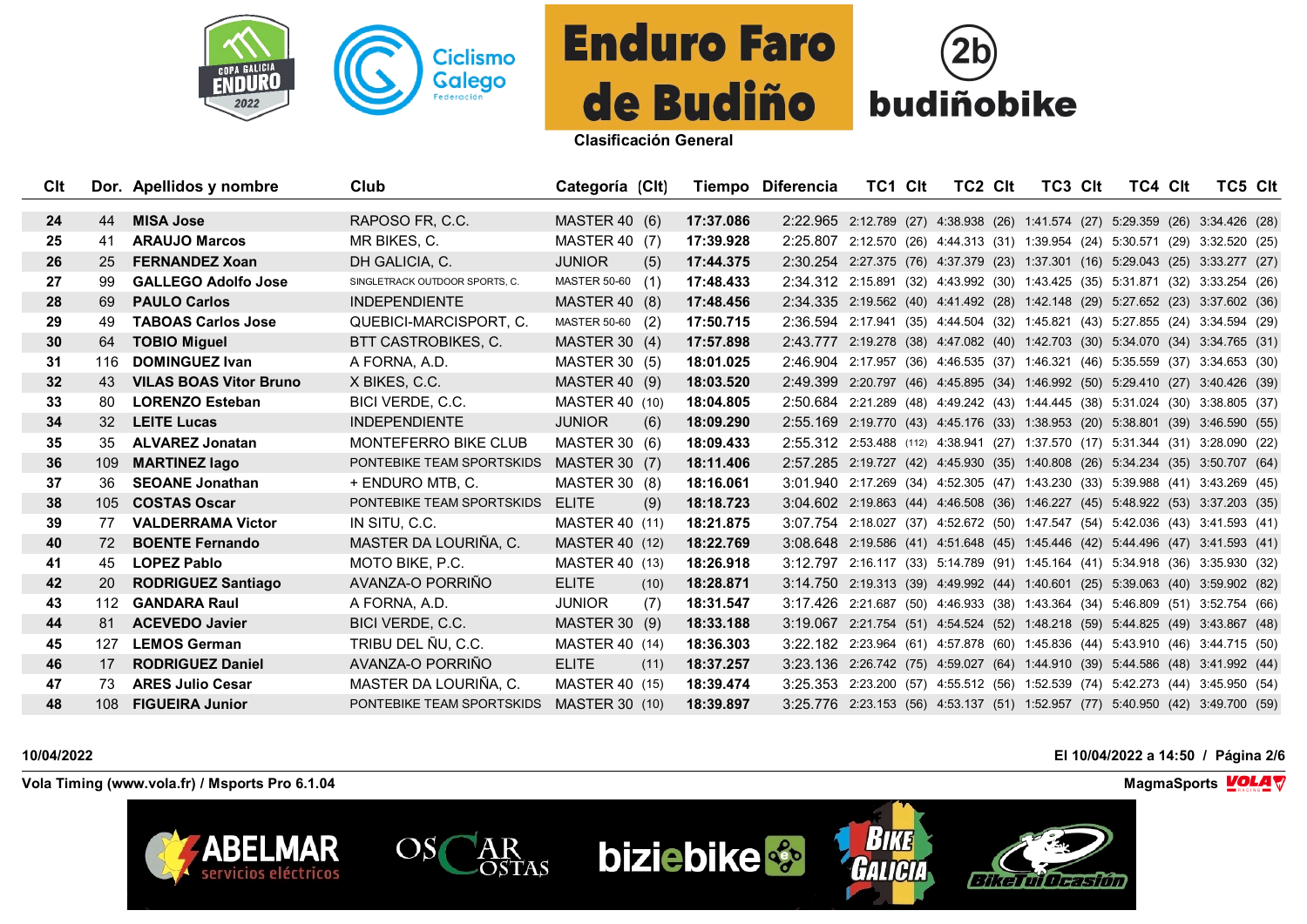



| Clt |     | Dor. Apellidos y nombre         | Club                      | Categoría (Clt)       |      |           | Tiempo Diferencia                                                              | TC1 CIt                                                                | <b>TC2 CIt</b> | TC3 CIt | TC4 Clt                                                                | TC5 CIt |  |
|-----|-----|---------------------------------|---------------------------|-----------------------|------|-----------|--------------------------------------------------------------------------------|------------------------------------------------------------------------|----------------|---------|------------------------------------------------------------------------|---------|--|
|     |     |                                 |                           |                       |      |           |                                                                                |                                                                        |                |         |                                                                        |         |  |
| 49  | 39  | <b>LOPEZ Esteban</b>            | ARTEIXO-MB3, C.C.         | <b>MASTER 30 (11)</b> |      | 18:42.009 | 3:27.888 2:22.114 (52) 4:52.360 (48) 1:47.070 (51) 5:51.230 (59) 3:49.235 (58) |                                                                        |                |         |                                                                        |         |  |
| 50  | 50  | <b>LAGO Javier</b>              | QUEBICI-MARCISPORT, C.    | MASTER 50-60 (3)      |      | 18:42.776 | 3:28.655 2:26.644 (73) 4:58.269 (61) 1:48.609 (64) 5:45.602 (50) 3:43.652 (47) |                                                                        |                |         |                                                                        |         |  |
| 51  | 85  | <b>GONZALEZ DEL Fernando</b>    | BICI VERDE, C.C.          | <b>MASTER 40 (16)</b> |      | 18:43.601 | 3:29.480                                                                       | 2:21.231 (47) 4:54.730 (53) 1:48.551 (62) 5:49.230 (54) 3:49.859 (60)  |                |         |                                                                        |         |  |
| 52  | 58  | <b>RABUÑAL Oscar</b>            | JARNACHAS, A.D.           | <b>MASTER 30 (12)</b> |      | 18:44.300 | 3:30.179 2:25.761 (67) 4:55.234 (54) 1:48.519 (61) 5:51.282 (60) 3:43.504 (46) |                                                                        |                |         |                                                                        |         |  |
| 53  | 123 | <b>VIEITEZ Celso</b>            | KOMANCHE, C.              | <b>MASTER 40 (17)</b> |      | 18:45.031 | 3:30.910 2:34.816 (92) 4:52.492 (49) 1:46.547 (47) 5:37.168 (38) 3:54.008 (72) |                                                                        |                |         |                                                                        |         |  |
| 54  | 86  | <b>MARTINEZ Yago</b>            | AVANZA-O PORRIÑO          | <b>SUB 23</b>         | (4)  | 18:47.015 | 3:32.894 2:21.496 (49) 4:51.851 (46) 1:46.789 (49) 6:01.180 (74) 3:45.699 (53) |                                                                        |                |         |                                                                        |         |  |
| 55  | 92  | <b>PAIS Manuel</b>              | BMX CROMOLY, C.           | <b>MASTER 30 (13)</b> |      | 18:55.187 | 3:41.066                                                                       | 2:23.758 (59) 4:59.308 (65) 1:49.008 (65) 5:55.789 (68) 3:47.324 (56)  |                |         |                                                                        |         |  |
| 56  | 125 | <b>ALVAREZ David</b>            | KOMANCHE, C.              | MASTER 30 (14)        |      | 18:56.557 | 3:42.436                                                                       |                                                                        |                |         | 2:20.343 (45) 4:46.938 (39) 2:40.390 (111) 5:29.754 (28) 3:39.132 (38) |         |  |
| 57  | 18  | <b>SAA Marcos</b>               | AVANZA-O PORRIÑO          | <b>ELITE</b>          | (12) | 18:56.982 | 3:42.861                                                                       |                                                                        |                |         | 2:23.821 (60) 4:48.540 (42) 1:56.793 (86) 5:57.211 (71) 3:50.617 (62)  |         |  |
| 58  | 38  | <b>DUARTE Walter Manuel</b>     | CONDADO BIKE, A.D.        | <b>MASTER 30 (15)</b> |      | 18:57.246 | 3:43.125 2:25.805 (68) 4:56.691 (57) 1:47.211 (52) 5:50.918 (58) 3:56.621 (77) |                                                                        |                |         |                                                                        |         |  |
| 59  | 124 | <b>TEMPRANO Jacobo</b>          | KOMANCHE, C.              | <b>MASTER 40 (18)</b> |      | 18:57.322 | 3:43.201                                                                       |                                                                        |                |         | 2:22.758 (54) 5:11.059 (86) 1:46.774 (48) 5:51.961 (63) 3:44.770 (51)  |         |  |
| 60  | 70. | <b>RUIVO Francisco</b>          | <b>INDEPENDIENTE</b>      | <b>ELITE</b>          | (13) | 19:01.556 | 3:47.435                                                                       |                                                                        |                |         | 2:24.832 (64) 4:56.879 (58) 1:56.391 (84) 5:59.004 (73) 3:44.450 (49)  |         |  |
| 61  | 55  | <b>CARRO Jose Antonio</b>       | VK BIKES, C.              | MASTER 50-60 (4)      |      | 19:01.711 | 3:47.590                                                                       |                                                                        |                |         | 2:26.254 (71) 5:12.445 (88) 1:52.230 (71) 5:50.094 (56) 3:40.688 (40)  |         |  |
| 62  | 48  | <b>OYA Manuel</b>               | MASTER DA LOURIÑA. C.     | <b>MASTER 40 (19)</b> |      | 19:03.845 | 3:49.724                                                                       | 2:45.215 (104) 5:03.481 (71) 1:50.055 (67) 5:43.141 (45) 3:41.953 (43) |                |         |                                                                        |         |  |
| 63  | 114 | <b>GONZALEZ DEL Manuel</b>      | A FORNA, A.D.             | <b>MASTER 30 (16)</b> |      | 19:05.085 | 3:50.964 2:33.941 (90) 5:03.906 (73) 1:48.363 (60) 5:53.363 (65) 3:45.512 (52) |                                                                        |                |         |                                                                        |         |  |
| 64  | 98  | <b>GARCIA Pablo</b>             | ALOIA PATROL. C.          | MASTER 50-60 (5)      |      | 19:06.120 | 3:51.999 2:25.606 (66) 5:02.566 (69) 1:51.980 (70) 5:57.097 (70) 3:48.871 (57) |                                                                        |                |         |                                                                        |         |  |
| 65  | 106 | <b>LORENZO Brais</b>            | PONTEBIKE TEAM SPORTSKIDS | <b>MASTER 30 (17)</b> |      | 19:07.194 | 3:53.073                                                                       |                                                                        |                |         | 2:25.566 (65) 4:57.082 (59) 1:47.222 (53) 6:02.148 (76) 3:55.176 (74)  |         |  |
| 66  | 121 | <b>VIDAL Pablo</b>              | KOMANCHE, C.              | <b>JUNIOR</b>         | (8)  | 19:07.680 | 3:53.559                                                                       |                                                                        |                |         | 2:15.523 (31) 4:42.914 (29) 1:42.973 (32) 6:08.063 (82) 4:18.207 (94)  |         |  |
| 67  | 19  | <b>MENDEZ Pedro</b>             | ARMENTEIRA E PUNTO, C.    | <b>ELITE</b>          | (14) | 19:08.281 | 3:54.160                                                                       |                                                                        |                |         | 2:29.219 (82) 5:04.359 (75) 1:53.320 (78) 5:49.969 (55) 3:51.414 (65)  |         |  |
| 68  | 83  | <b>ACEVEDO Francisco Javier</b> | BICI VERDE, C.C.          | MASTER 50-60 (6)      |      | 19:10.308 | 3:56.187 2:28.007 (79) 5:02.500 (68) 1:51.692 (69) 5:55.250 (66) 3:52.859 (67) |                                                                        |                |         |                                                                        |         |  |
| 69  | 57  | <b>CAMESELLA Jose Ernesto</b>   | MONTEBOI BIKE C.          | MASTER 50-60 (7)      |      | 19:11.586 | 3:57.465 2:26.680 (74) 5:01.344 (67) 2:01.254 (96) 5:51.613 (62) 3:50.695 (63) |                                                                        |                |         |                                                                        |         |  |
| 70  | 59  | <b>BORINES Diego</b>            | JARNACHAS, A.D.           | MASTER 40 (20)        |      | 19:14.328 | 4:00.207                                                                       |                                                                        |                |         | 2:24.191 (62) 5:06.312 (77) 1:55.215 (81) 5:52.254 (64) 3:56.356 (76)  |         |  |
| 71  | 117 | <b>FERNANDEZ Jose Manuel</b>    | A FORNA, A.D.             | <b>MASTER 30 (18)</b> |      | 19:14.660 | 4:00.539                                                                       |                                                                        |                |         | 2:25.894 (69) 4:55.403 (55) 1:57.653 (92) 5:48.109 (52) 4:07.601 (88)  |         |  |
| 72  | 82  | <b>LEIROS lago</b>              | BICI VERDE, C.C.          | MASTER 40 (21)        |      | 19:22.125 | 4:08.004                                                                       |                                                                        |                |         | 2:29.515 (83) 5:08.793 (81) 1:52.348 (72) 5:55.555 (67) 3:55.914 (75)  |         |  |
| 73  | 93  | <b>MARIÑO Jorge</b>             | VIGOENDURO MTB, C.        | <b>MASTER 40 (22)</b> |      | 19:28.857 | 4:14.736 2:32.364 (88) 5:10.508 (84) 1:55.035 (80) 5:57.782 (72) 3:53.168 (69) |                                                                        |                |         |                                                                        |         |  |

## **10/04/2022 El 10/04/2022 a 14:50 / Página 3/6**

**Vola Timing (www.vola.fr) / Msports Pro 6.1.04 MagmaSports MagmaSports MagmaSports MagmaSports MagmaSports MagmaSports MagmaSports MagmaSports MagmaSports MagmaSports MagmaSports MagmaSports Magm** 

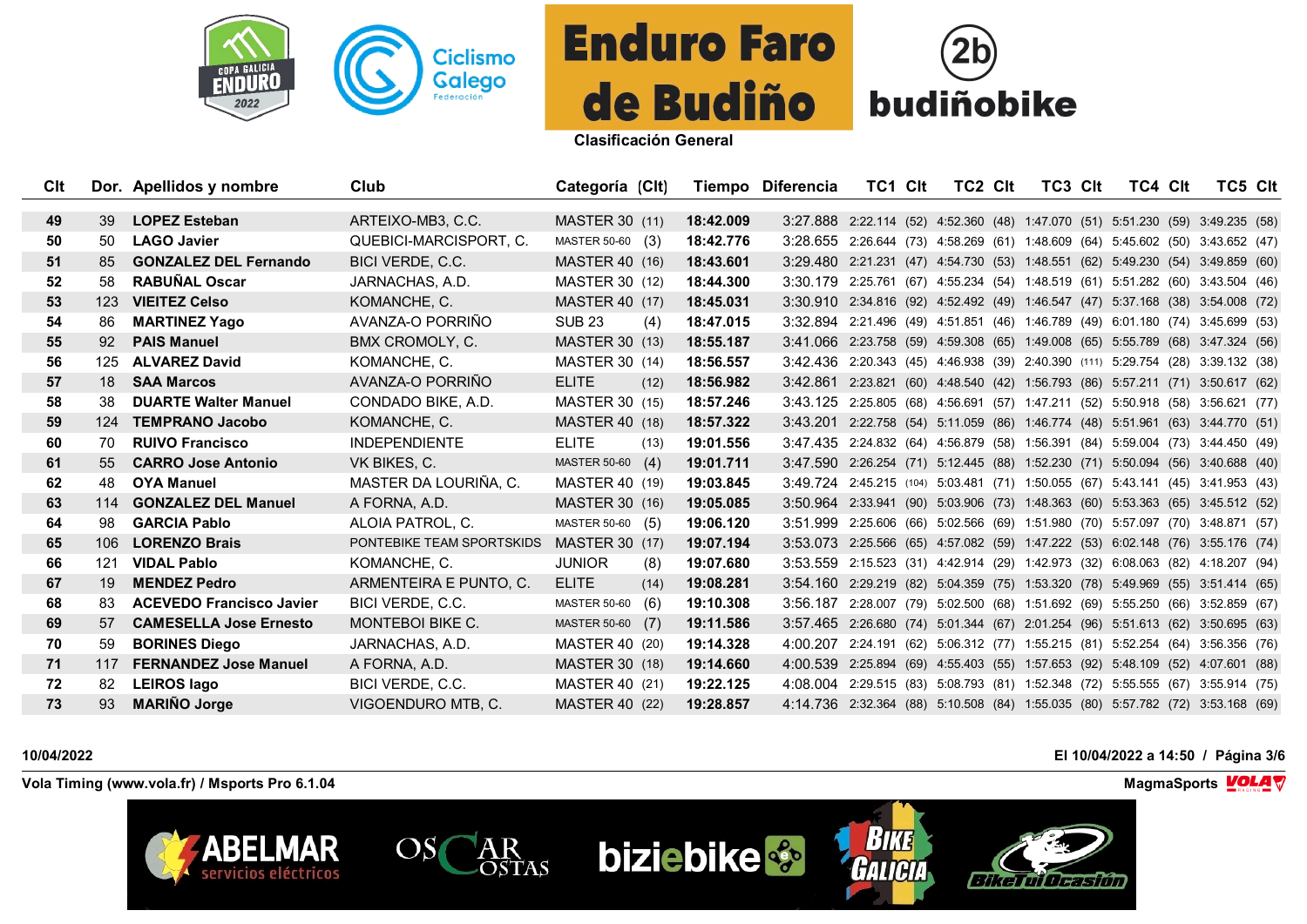



| Clt |                  | Dor. Apellidos y nombre   | Club                      | Categoría (Clt)       |      |           | Tiempo Diferencia                                                                 | TC1 CIt                                                                   | TC2 CIt | TC3 CIt | TC4 CIt | TC5 CIt |  |
|-----|------------------|---------------------------|---------------------------|-----------------------|------|-----------|-----------------------------------------------------------------------------------|---------------------------------------------------------------------------|---------|---------|---------|---------|--|
|     |                  |                           |                           |                       |      |           |                                                                                   |                                                                           |         |         |         |         |  |
| 74  |                  | 104 VAZQUEZ Alfonso       | PONTEBIKE TEAM SPORTSKIDS | <b>ELITE</b>          | (15) | 19:33.433 | 4:19.312 2:27.472 (77) 5:10.547 (85) 1:47.715 (55) 6:13.824 (84) 3:53.875 (71)    |                                                                           |         |         |         |         |  |
| 75  | 107              | <b>OBELLEIRO Martin</b>   | PONTEBIKE TEAM SPORTSKIDS | <b>MASTER 30 (19)</b> |      | 19:39.156 | 4:25.035 2:22.179 (53) 5:25.445 (97) 1:55.438 (82) 6:03.016 (78) 3:53.078 (68)    |                                                                           |         |         |         |         |  |
| 76  | 97               | <b>LOPEZ Ivan</b>         | MOTO BIKE, P.C.           | MASTER 30 (20)        |      | 19:45.387 | 4:31.266 2:36.793 (97) 5:08.015 (78) 1:49.414 (66) 6:17.770 (91) 3:53.395 (70)    |                                                                           |         |         |         |         |  |
| 77  | 89               | <b>RODRIGUEZ Ivan</b>     | MR BIKES, C.              | <b>MASTER 30 (21)</b> |      | 19:46.988 | 4:32.867                                                                          | 2:28.676 (81) 5:04.801 (76) 1:48.199 (58) 6:01.785 (75) 4:23.527 (97)     |         |         |         |         |  |
| 78  | 94               | <b>MASCIOPINTO Miquel</b> | VIGOENDURO MTB, C.        | <b>MASTER 30 (22)</b> |      | 19:48.284 | 4:34.163 2:30.871 (85) 5:10.023 (83) 1:52.769 (76) 5:51.449 (61) 4:23.172 (96)    |                                                                           |         |         |         |         |  |
| 79  | 37               | <b>ALVAREZ Alexandre</b>  | X BIKES, C.C.             | <b>MASTER 30 (23)</b> |      | 19:49.015 | 4:34.894 2:26.113 (70) 5:00.742 (66) 1:52.613 (75) 5:50.570 (57) 4:38.977 (105)   |                                                                           |         |         |         |         |  |
| 80  | 84               | <b>CORTES Alfonso</b>     | BICI VERDE, C.C.          | MASTER 40 (23)        |      | 19:49.716 | 4:35.595 2:28.340 (80) 5:09.203 (82) 2:02.110 (99) 6:02.391 (77) 4:07.672 (89)    |                                                                           |         |         |         |         |  |
| 81  | 23               | <b>MARTINEZ Ivan</b>      | XTREMBIKE, C.C.           | <b>SUB 23</b>         | (5)  | 19:50.976 | 4:36.855                                                                          | 2:51.399 (110) 5:03.179 (70) 1:44.441 (37) 5:56.703 (69) 4:15.254 (92)    |         |         |         |         |  |
| 82  | 74               | <b>GRANJA Oliver</b>      | IN SITU, C.C.             | MASTER 40 (24)        |      | 20:03.004 | 4:48.883 2:31.926 (87) 5:15.227 (92) 1:57.769 (93) 6:19.172 (92) 3:58.910 (80)    |                                                                           |         |         |         |         |  |
| 83  | 91               | <b>FIGUEIRAS Ernesto</b>  | VIGOENDURO MTB, C.        | MASTER 40 (25)        |      | 20:10.348 | 4:56.227 2:23.555 (58) 5:08.558 (79) 1:48.086 (56) 6:25.715 (98) 4:24.434 (98)    |                                                                           |         |         |         |         |  |
| 84  | 60               | <b>LOURO Marcos</b>       | MONTE XALO, P.C.          | MASTER 40 (26)        |      | 20:10.503 | 4:56.382 2:39.867 (99) 5:13.426 (89) 1:57.304 (89) 6:19.555 (94) 4:00.351 (83)    |                                                                           |         |         |         |         |  |
| 85  | 120              | <b>ALONSO Yoel</b>        | KAMIKAZES, C.D.           | <b>JUNIOR</b>         | (9)  | 20:15.156 | 5:01.035                                                                          | 2:30.387 (84) 5:14.012 (90) 2:13.019 (109) 6:11.191 (83) 4:06.547 (87)    |         |         |         |         |  |
| 86  | 51               | <b>MARIÑO Carlos</b>      | KOMANCHE, C.              | <b>MASTER 50-60</b>   | (8)  | 20:17.223 | 5:03.102                                                                          | 2:31.742 (86) 5:17.192 (94) 1:56.820 (87) 6:20.989 (95) 4:10.480 (90)     |         |         |         |         |  |
| 87  | 56               | <b>ALONSO Santiago</b>    | <b>MONTEBOI BIKE C.</b>   | MASTER 50-60 (9)      |      | 20:17.707 | 5:03.586 2:36.211 (95) 5:19.508 (96) 1:56.031 (83) 6:15.261 (87) 4:10.696 (91)    |                                                                           |         |         |         |         |  |
| 88  | 28               | <b>DOMINGUEZ Hugo</b>     | OSDOSACHO, C.             | <b>JUNIOR</b>         | (10) | 20:21.143 | 5:07.022 2:42.621 (102) 5:16.832 (93) 1:57.804 (94) 6:19.480 (93) 4:04.406 (85)   |                                                                           |         |         |         |         |  |
| 89  | 62               | <b>PIMENTEL Miguel</b>    | TRIPAMP OURENSE, C.       | <b>ELITE</b>          | (16) | 20:28.487 | 5:14.366 2:35.730 (94) 5:03.946 (74) 2:07.168 (103) 6:03.921 (79) 4:37.722 (104)  |                                                                           |         |         |         |         |  |
| 90  | 61               | <b>CAO Jesus</b>          | MONTE XALO, P.C.          | MASTER 50-60 (10)     |      | 20:34.236 | 5:20.115 2:40.680 (100) 5:40.543 (107) 1:56.434 (85) 6:22.157 (97) 3:54.422 (73)  |                                                                           |         |         |         |         |  |
| 91  | 47               | <b>MISA Sergio</b>        | + ENDURO MTB, C.          | MASTER 40 (27)        |      | 20:37.819 | 5:23.698                                                                          | 2:35.578 (93) 5:26.101 (98) 2:01.289 (97) 6:28.699 (99) 4:06.152 (86)     |         |         |         |         |  |
| 92  | 96               | <b>GONZALEZ Alberto</b>   | MOTO BIKE, P.C.           | MASTER 30 (24)        |      | 20:38.784 | 5:24.663                                                                          | 2:34.406 (91) 5:31.043 (103) 1:58.195 (95) 6:16.113 (90) 4:19.027 (95)    |         |         |         |         |  |
| 93  | 54               | <b>BUCETA Dario</b>       | FARTO, C.C.               | MASTER 50-60 (11)     |      | 20:39.904 | 5:25.783 2:45.933 (106) 5:29.360 (101) 2:10.735 (107) 6:16.028 (89) 3:57.848 (79) |                                                                           |         |         |         |         |  |
| 94  | 71               | <b>LOBERA Jose Manuel</b> | THC BIKE, C.              | <b>MASTER 40 (28)</b> |      | 20:54.266 | 5:40.145 2:36.606 (96) 5:27.515 (99) 2:05.687 (101) 6:13.907 (85) 4:30.551 (101)  |                                                                           |         |         |         |         |  |
| 95  | 27               | <b>CABALEIRO Hugo</b>     | A FORNA, A.D.             | <b>JUNIOR</b>         | (11) | 21:10.446 | 5:56.325                                                                          | 2:49.230 (107) 5:18.301 (95) 2:06.883 (102) 6:31.223 (100) 4:24.809 (99)  |         |         |         |         |  |
| 96  | 87               | <b>REGUEIRO David</b>     | + ENDURO MTB, C.          | MASTER 30 (25)        |      | 21:31.976 | 6:17.855                                                                          | 2:24.265 (63) 4:58.286 (62) 1:56.949 (88) 8:22.371 (107) 3:50.105 (61)    |         |         |         |         |  |
| 97  | 46               | <b>GONZALEZ David</b>     | A FORNA, A.D.             | MASTER 40 (29)        |      | 22:00.919 | 6:46.798                                                                          | 2:42.567 (101) 6:00.063 (111) 1:57.473 (90) 6:48.957 (102) 4:31.859 (102) |         |         |         |         |  |
| 98  | 102 <sub>1</sub> | <b>MARTINEZ Mateo</b>     | PONTEBIKE TEAM SPORTSKIDS | <b>SUB 23</b>         | (6)  | 22:01.808 | 6:47.687 3:23.449 (115) 5:11.633 (87) 1:50.922 (68) 7:33.289 (106) 4:02.515 (84)  |                                                                           |         |         |         |         |  |

**biziebike** 

## **10/04/2022 El 10/04/2022 a 14:50 / Página 4/6**

**Vola Timing (www.vola.fr) / Msports Pro 6.1.04 MagmaSports MagmaSports MagmaSports MagmaSports MagmaSports MagmaSports MagmaSports MagmaSports MagmaSports MagmaSports MagmaSports MagmaSports Magm** 

**ABELMAR**<br>servicios eléctricos

 $OS($ 

AR<br>OSTAS



**BikeTui Ocasión** 

**BIKE**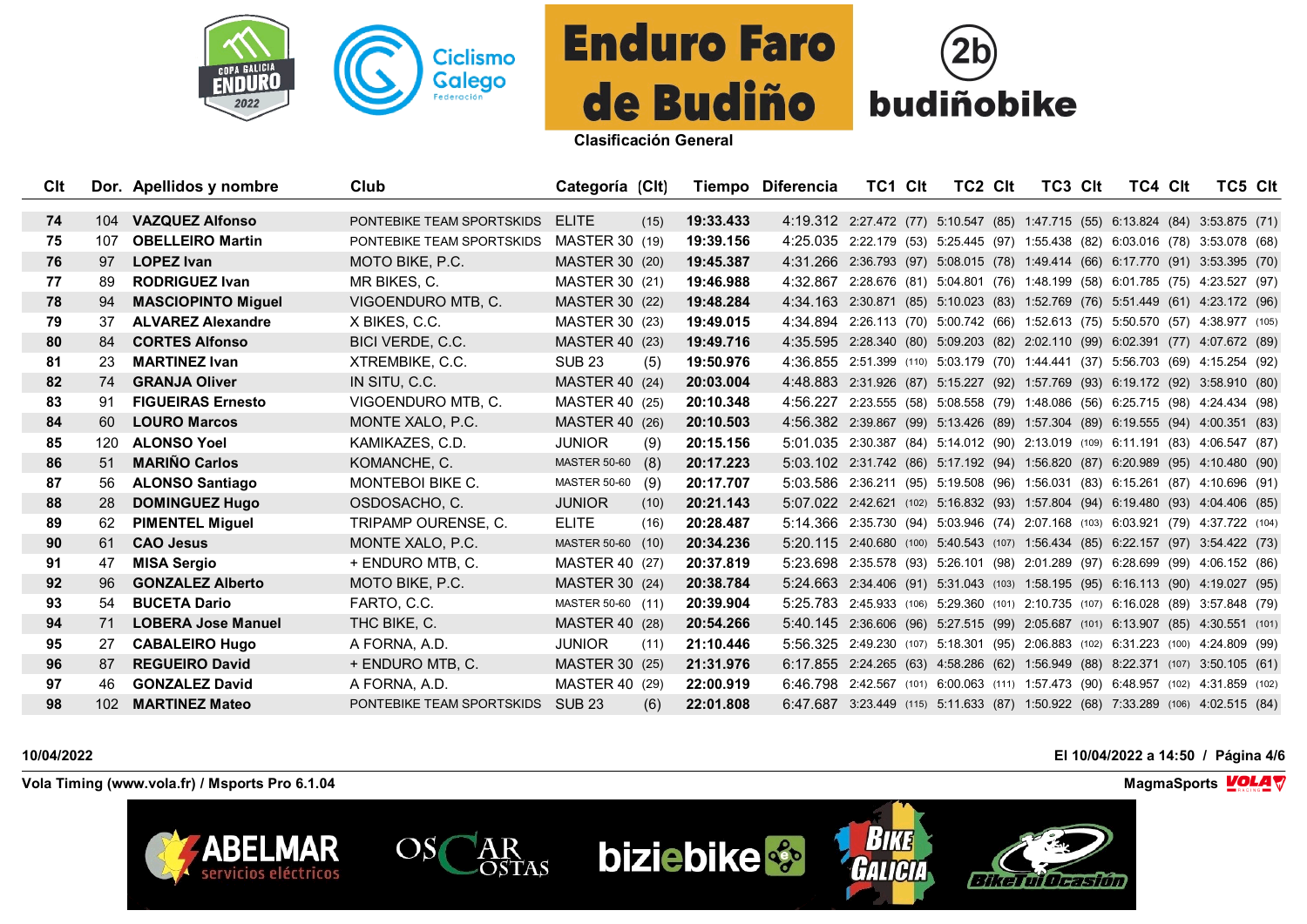



| Clt |     | Dor. Apellidos y nombre        | Club                      | Categoría (Clt)       |      |           | Tiempo Diferencia                                                                   | TC1.                                                                       | Clt | TC2 CIt | TC3 Clt | TC4 Clt | TC5 Clt |  |
|-----|-----|--------------------------------|---------------------------|-----------------------|------|-----------|-------------------------------------------------------------------------------------|----------------------------------------------------------------------------|-----|---------|---------|---------|---------|--|
|     |     |                                |                           |                       |      |           |                                                                                     |                                                                            |     |         |         |         |         |  |
| 99  | 31  | <b>MINGORI Alejandro</b>       | TEABIKES, C.              | <b>JUNIOR</b>         | (12) | 22:18.519 | 7:04.398 2:52.754 (111) 5:36.406 (106) 2:08.839 (106) 6:47.766 (101) 4:52.754 (107) |                                                                            |     |         |         |         |         |  |
| 100 | 52. | COEGO Juan Jose                | CICLOSQUINTENA, C.        | MASTER 50-60 (12)     |      | 22:24.185 | 7:10.064                                                                            | 2:50.535 (109) 5:35.329 (105) 2:08.723 (105) 6:55.813 (103) 4:53.785 (108) |     |         |         |         |         |  |
| 101 | 126 | <b>QUINTEIRO DEL Francisco</b> | KOMANCHE, C.              | MASTER 50-60 (13)     |      | 22:27.575 | 7:13.454 3:00.348 (113) 5:40.856 (108) 2:07.594 (104) 7:11.839 (105) 4:26.938 (100) |                                                                            |     |         |         |         |         |  |
| 102 | 111 | <b>ROMERO Jose Maria</b>       | PONTEBIKE TEAM SPORTSKIDS | MASTER 30 (26)        |      | 22:28.499 | 7:14.378 2:05.398 (8) 8:53.207 (113) 2:01.399 (98) 6:04.187 (80) 3:24.308 (16)      |                                                                            |     |         |         |         |         |  |
| 103 | 110 | <b>ROMERO Ismael</b>           | PONTEBIKE TEAM SPORTSKIDS | SUB 23                | (7)  | 22:28.728 | 7:14.607 6:30.039 (117) 4:48.196 (41) 1:41.742 (28) 6:06.567 (81) 3:22.184 (10)     |                                                                            |     |         |         |         |         |  |
| 104 | 78. | <b>PAIS Francisco Javier</b>   | + ENDURO MTB. C.          | MASTER 40 (30)        |      | 22:30.949 | 7:16.828 2:45.512 (105) 5:50.637 (109) 2:20.050 (110) 7:01.351 (104) 4:33.399 (103) |                                                                            |     |         |         |         |         |  |
| 105 | 53  | <b>CASAIS Ruben</b>            | ARMENTEIRA E PUNTO, C.    | MASTER 50-60 (14)     |      | 23:30.000 | 8:15.879 2:43.199 (103) 5:30.914 (102) 2:11.457 (108) 8:47.481 (108) 4:16.949 (93)  |                                                                            |     |         |         |         |         |  |
| 106 | 95  | <b>BLANCO Demetrio</b>         | VIGOENDURO MTB, C.        | MASTER 40 (31)        |      | 25:02.698 | 9:48.577                                                                            | 2:33.113 (89) 5:08.722 (80) 1:54.649 (79) 6:15.304 (88) 9:10.910 (109)     |     |         |         |         |         |  |
| 107 | 21  | <b>SIMON Diego</b>             | + ENDURO MTB. C.          | <b>ELITE</b>          | (17) | 25:26.086 | 10:11.965 2:23.004 (55) 5:03.512 (72) 1:48.574 (63) 12:11.434 (109) 3:59.562 (81)   |                                                                            |     |         |         |         |         |  |
| 108 | 63  | <b>BOAN Manuel</b>             | TRIPAMP OURENSE, C.       | <b>ELITE</b>          | (18) | 30:12.819 | 14:58.698                                                                           | 12:21.183 (118) 4:58.578 (63) 1:57.531 (91) 6:14.316 (86) 4:41.211 (106)   |     |         |         |         |         |  |
| 109 | 115 | <b>PINTOS Santiago</b>         | A FORNA, A.D.             | <b>MASTER 40 (32)</b> |      | 50:36.006 | 35:21.885 2:26.472 (72) 35:57.836 (114) 1:52.511 (73) 6:22.070 (96) 3:57.117 (78)   |                                                                            |     |         |         |         |         |  |
|     |     |                                |                           |                       |      |           |                                                                                     |                                                                            |     |         |         |         |         |  |

Ausentes - TC5

|                 |                 | 15 CABACO Luis           | CORUXO, C.C.                   | <b>JUNIOR</b> |
|-----------------|-----------------|--------------------------|--------------------------------|---------------|
|                 | 22              | <b>BAZ Ruben</b>         | VK BIKES, C.                   | <b>SUB 23</b> |
|                 | 30 <sup>2</sup> | <b>PEREZ Mario</b>       | A FORNA, A.D.                  | <b>JUNIOR</b> |
|                 | 88              | <b>BARREIRO Ruben</b>    | + ENDURO MTB, C.               | MASTER 40     |
|                 | 90              | <b>GUERRA David</b>      | VIGOENDURO MTB, C.             | MASTER 40     |
|                 | 100             | <b>BEIRAS Cibran</b>     | SINGLETRACK OUTDOOR SPORTS, C. | MASTER 40     |
|                 | 101             | <b>JANEIRO Guillermo</b> | SINGLETRACK OUTDOOR SPORTS, C. | MASTER 40     |
| Abandonos - TC5 |                 |                          |                                |               |
|                 |                 |                          |                                |               |

|    | <b>PASTORIZA Adrian</b> | THC BIKE, C.                     | ELITE     | $2:01.746$ (7) |
|----|-------------------------|----------------------------------|-----------|----------------|
|    | <b>BALBUENA Marcos</b>  | BICI O CON. C.                   | MASTER 40 | 2:10.770 (23)  |
| 24 | <b>PIÑEIRA Sergio</b>   | PONTEBIKE TEAM SPORTSKIDS SUB 23 |           | 2:27.847(78)   |

**10/04/2022 El 10/04/2022 a 14:50 / Página 5/6**